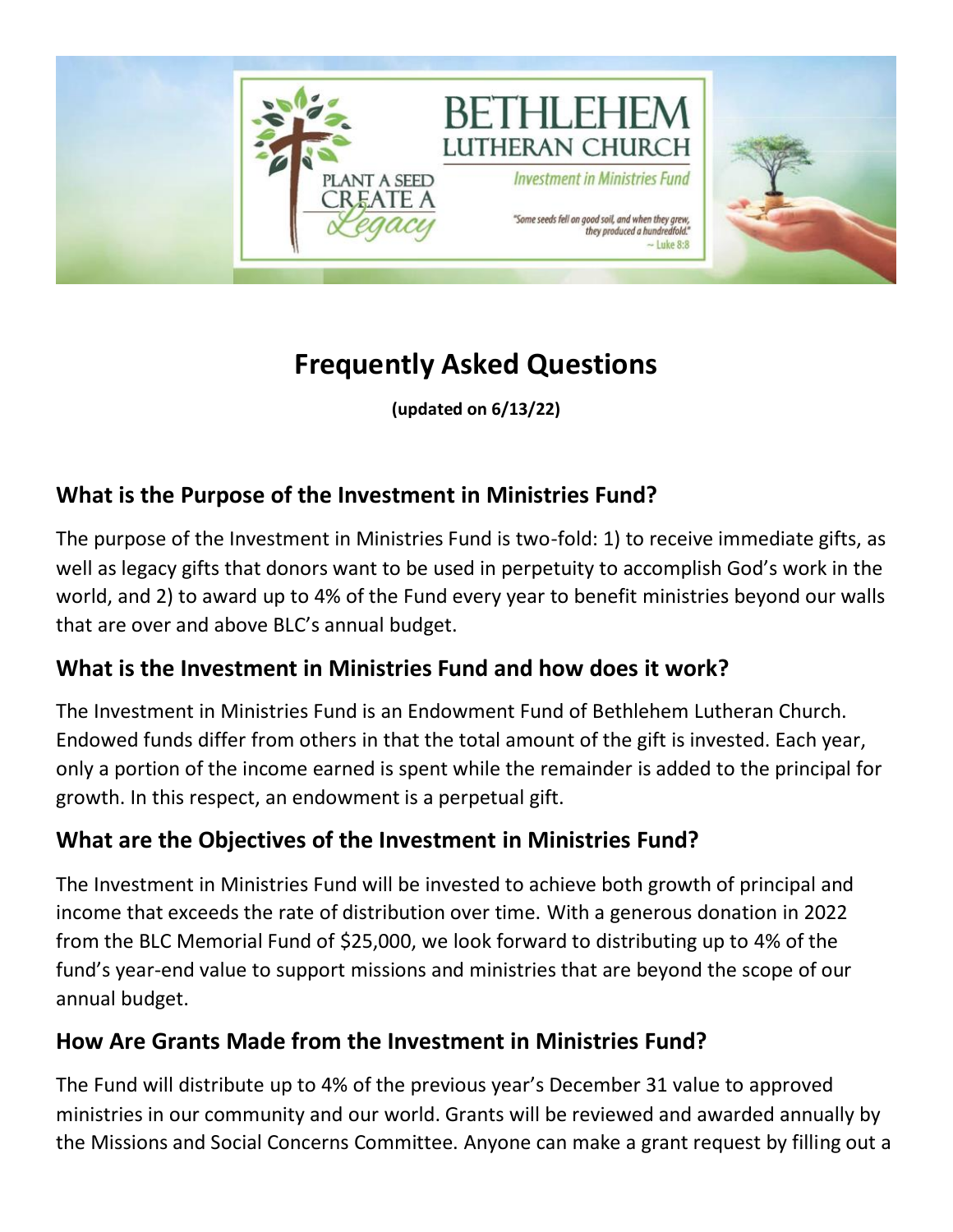Grant Request Form and submitting it to M&SC for consideration. Every approved grant will be listed in the STAR, and will include the name, date, purpose and amount of the gift. In addition, a report will be published each year on our website and in the Quarterly Mailer.

## **Why Establish an Endowment Fund?**

Endowments breathe life into a congregation. They make new ministries possible, spark creative outreach projects, and secure the future of our churches. From the donor's perspective, a wellordered endowment provides a trustworthy means of making a legacy gift. The goal of forming an endowment is not to reduce the need for annual stewardship but rather to increase our ability to respond to ever-growing needs. With a larger endowment providing additional investment income, we will be able to address new mission opportunities, or expand existing ones. Who knows what exciting ministries await -- next year, or 10, or 100 years from now? The endowment provides the means to be innovative and responsive to the needs of the time.

# **How Do I Benefit from a Donation to the Investment in Ministries Fund?** T

The most important benefit is that you will be funding in perpetuity the mission of BLC to WORSHIP, GROW, LIVE, CARE, and SERVE. In addition, for immediate gifts, you may take a current tax deduction, to the extent allowable by law. Gifts from an estate, life insurance policy, Trust or Payable on Death account may also have significant tax advantages.

# **What Types of Gifts Can I Give to the Investment in Ministries Fund?**

**Cash Gifts.** All cash gifts, large or small, are welcomed and appreciated.

**Gifts of Appreciated Securities.** Making gifts of appreciated stock or other securities offers substantial tax advantages. The giver pays no capital gains tax on the gift and may be able to claim a charitable deduction of the full market value of the securities at the date of the gift. Consult your broker or tax advisor for more information.

**Bequests in your Will**. The easiest and the most common way of making a planned gift is through a bequest in your will. Or, consider creating a Living Trust to reduce assets subject to probate. Gifts may be designated as a percentage (%) of your estate or a specific amount of money.

**Life Insurance Policy**. Make a change to the beneficiary designation of an existing life insurance policy or name the Bethlehem Lutheran Church Investment in Ministries Fund as the beneficiary of a percentage (%) of the insurance policy, for example 20%, 75%. Or any percentage you choose. Alternately, you can purchase a new policy and make the BLC Investment in Ministries Fund the owner and beneficiary of the policy.